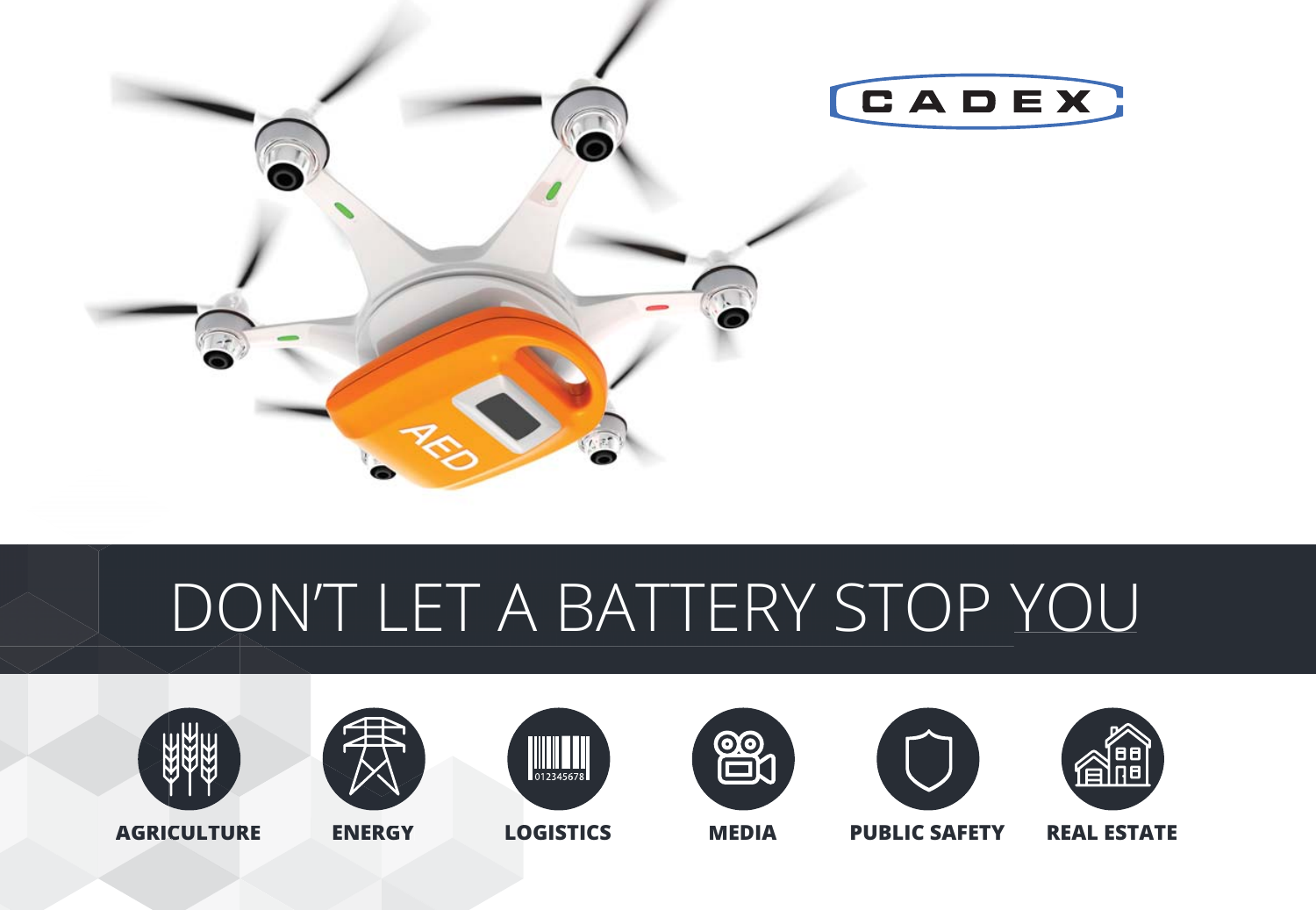# TRUST YOUR POWER TO FLY

Batteries are a critical factor in selecting and operating UAV's and drones. You need to rely that the batteries are sufficient to get the job done and increase the payload without interruptions, whether it be for industrial applications such as mining, agriculture, inspecting power lines or surveillance.

You can rely on the experience of Cadex with battery analyzers, chargers and battery packs to get the job done.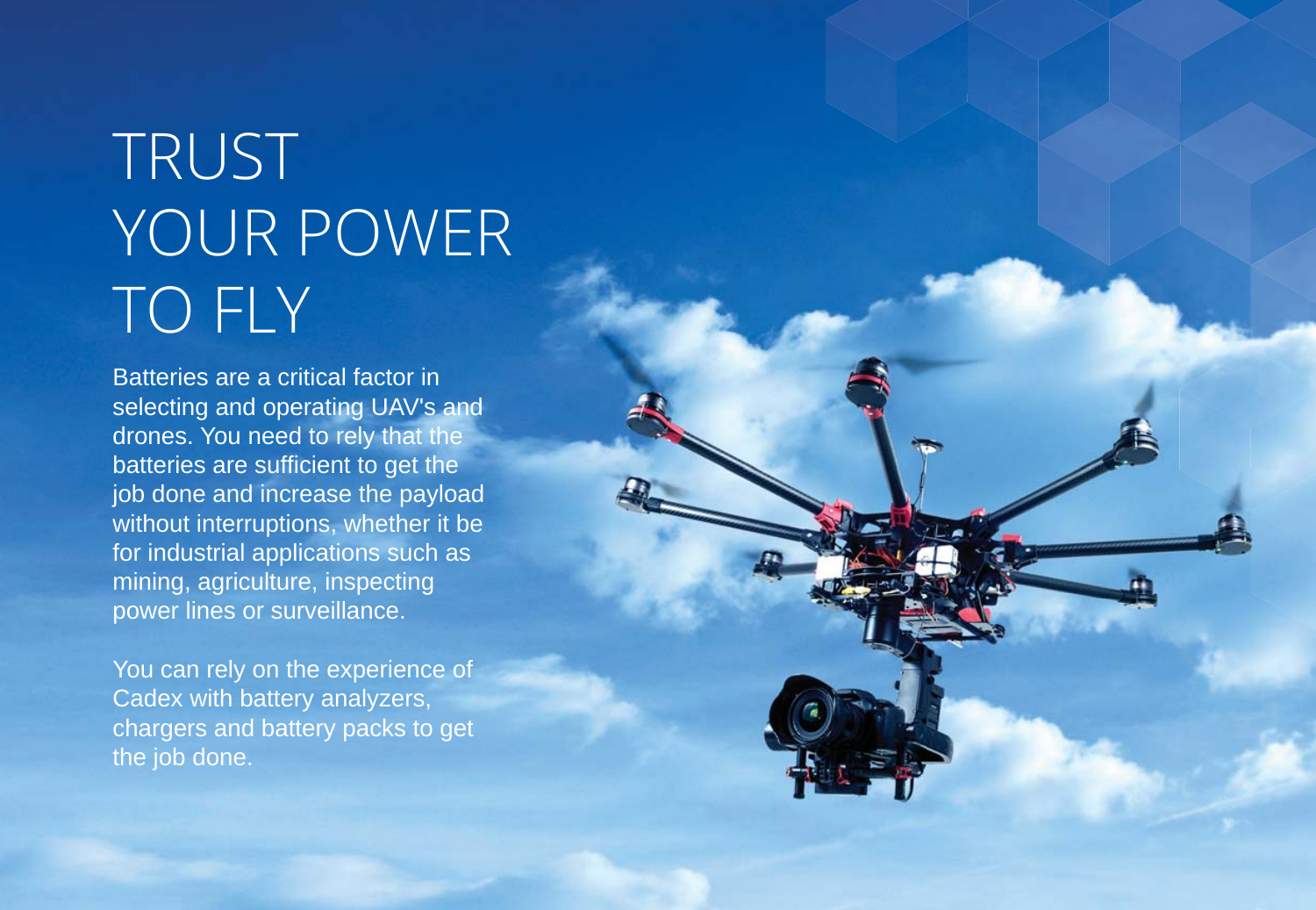

#### OUR STORY

For over 35 years, Cadex Electronics has been at the leading edge of battery technology. Serving customers in over 100 countries globally, our world-class team empowers local and global clients in getting the most out of their mobile power applications, from Battery to Charging and Lifecycle management technologies.

 $35 +$ years in business **INGLE INCORD EXECUTE ISO 9001 Certified** 

Canadian Controlled Goods

ISC

### ENGINEERING EXPERTISE



- **Power Management**
- PCBs
- Charging Algorithms
- **Protection Circuits**



- User interface
- System Communications

Battery Design

- **All chemistries**
- **Smart Battery** Management Systems Designed for Critical Environments

#### PC Software Applications

- Data Management
- Reporting and Analysis



- **Plastics and Metals**
- Control Circuits and PCBs



- CSA, UL, CE, PSE, FDA
- **I**ISO9001, ISO13485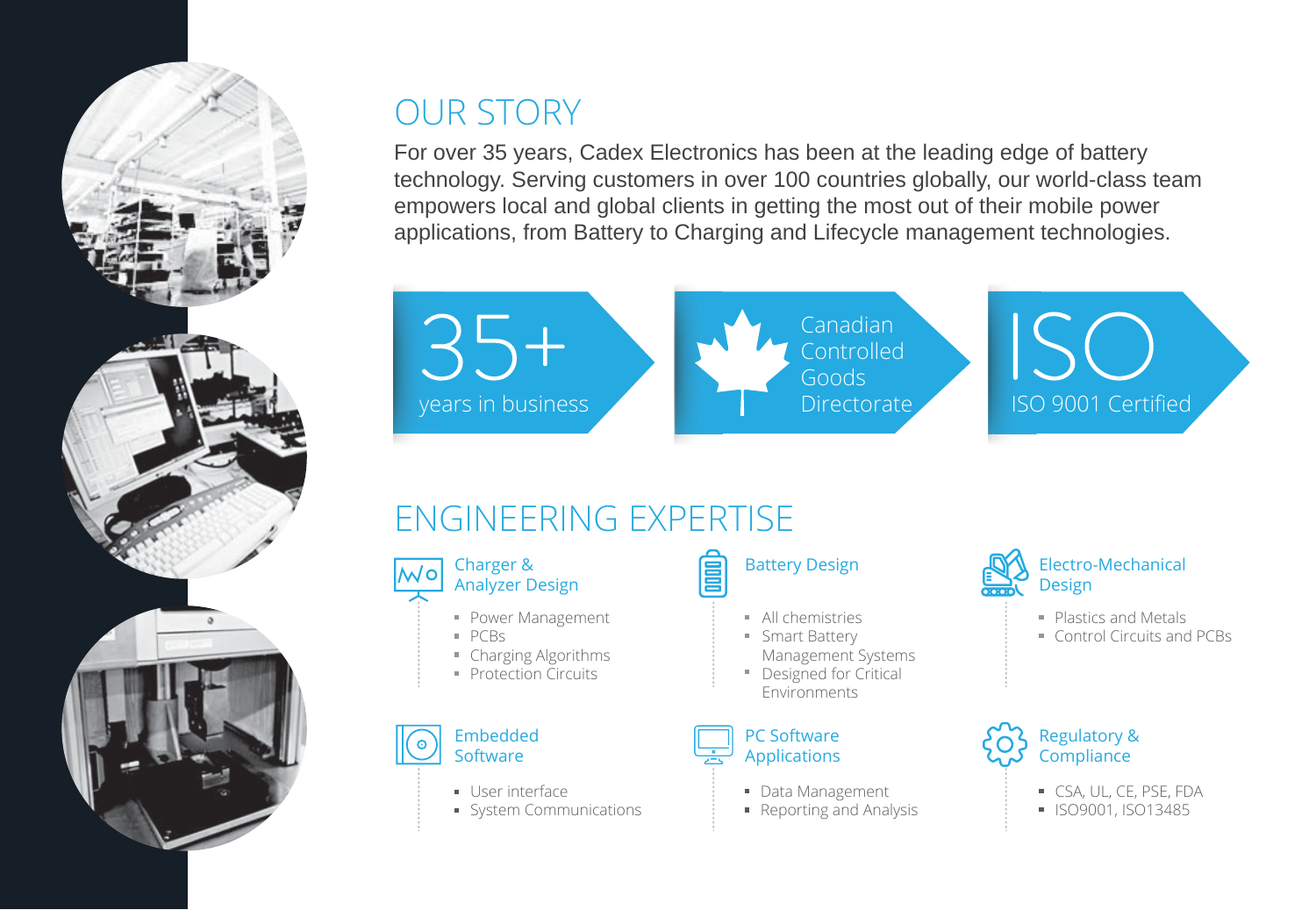#### **Battery packs, BMS and Chargers**

Cadex specializes in custom Li-Ion battery pack development and manufacturing in our Canadian facilities. With years of experience in the Healthcare and **Military industry, we can tackle** your biggest challenges

#### **Battery Maintenance Systems**

- Test, condition and restore batteries  $\blacksquare$ that otherwise would be discarded.
- $\blacksquare$  Prolong battery life which reduces costs and increase reliability.
- **Ensure your battery packs perform** when needed.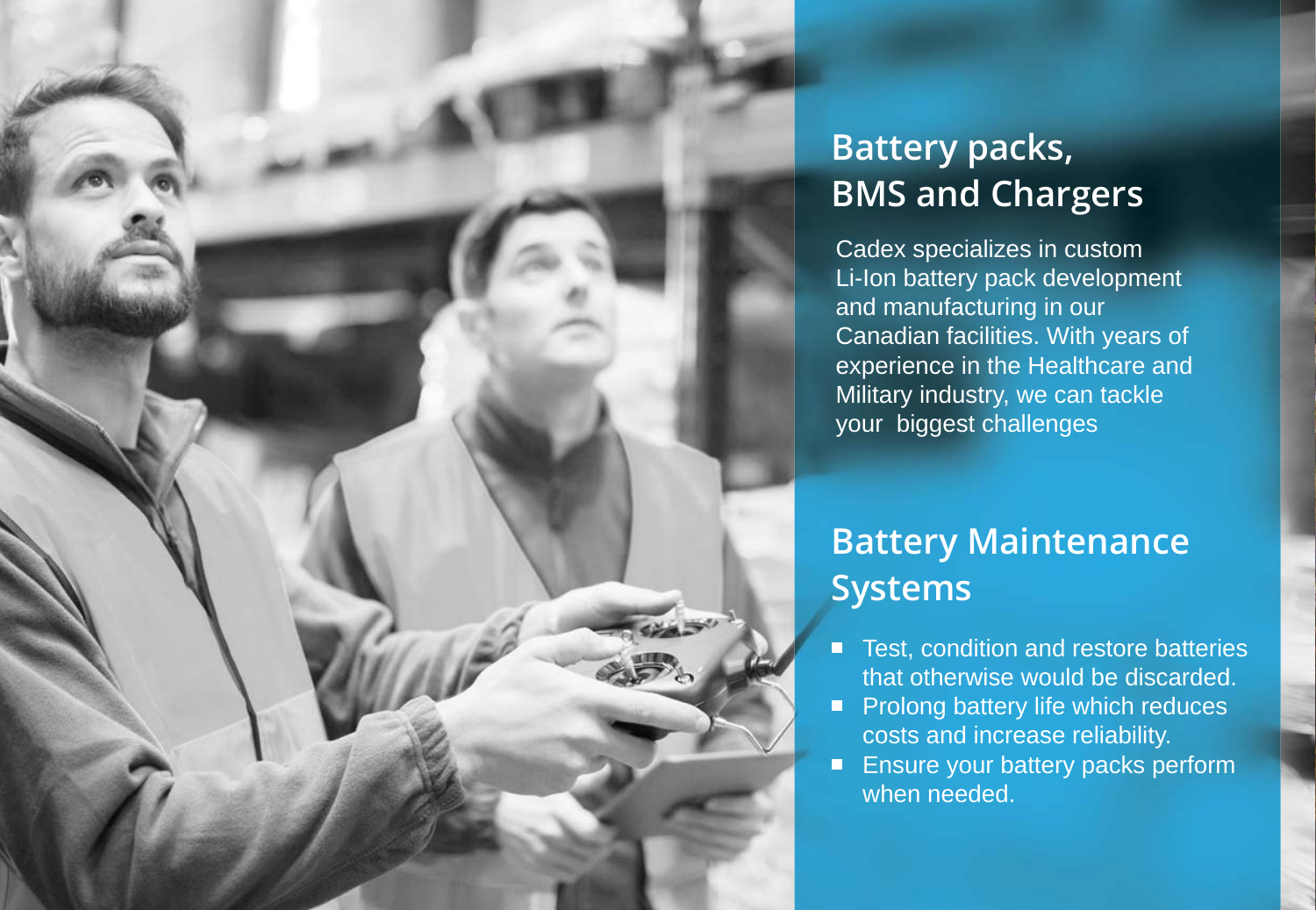

### **C7**X00 Battery **C** Analyzers A

Cadex C7X00 Series Battery Analyzers ensure that all batteries meet specified equipment requirements and ensure reliable operations.

The C7x00 family of analyzers allows you to test, track, label, and maintain fleets of batteries to ensure your equipment is always ready to go and save money on unnecessary battery replacements.

Re-energize batteries with the Boost Program, Prime prepares new batteries for field use, or use any of the other 18 programs available, or develop your custom program.

Keep track of your fleet of batteries, run Quality reports and service large quantities of batteries. All from the Cadex BatteryShop™ software with a database of 3,000+ batteries



Print service reports or service labels to attach to the batteries to simplify battery management. With Autoprint, a label will print when the battery is removed



### **Advanced**  Chargers

In 1, 2 and 6-bay configuration and smart battery adapters, allows simultaneous charge of Li-Ion, NiMH and NiCad batteries. The 2-bay charger operates by solar panel, off vehicle power and the AC grid.

Redundant algorithms provide safe charging of good and bad batteries at extreme temperatures.



#### **Custom Battery** Packs & Chargers

Full custom in-house product development:

- Full integration of Battery packs and charging systems
- Rapid prototyping of design concepts
- Sophisticated BMS designs including custom firmware for data collection and monitoring
- Customized solutions tailored to difficult and complex requirements (Intrinsically Safe, etc)
- Rugged custom enclosures
- **Full Test Laboratory**